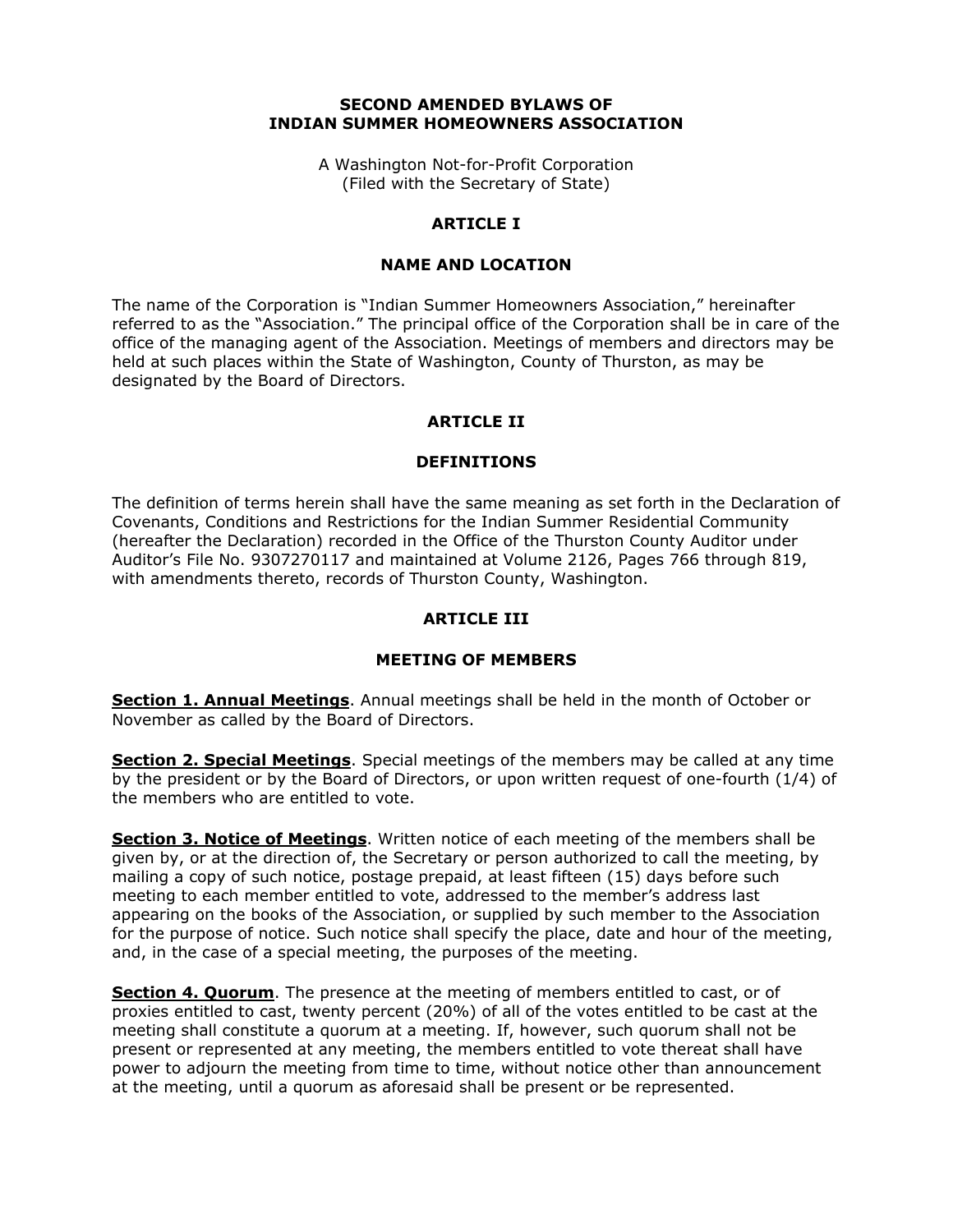**Section 5. Proxies**. At all meetings of members, each member may vote in person or by proxy. All proxies shall be in writing and filed with the secretary. Every proxy shall be revocable and shall automatically cease upon conveyance by the member of his or her Lot or Dwelling.

**Section 6**. Action Without A Meeting. Any action, other than the election of directors or the amendment of these by-laws, which may be taken by the members at a meeting of the Association, may be taken without a meeting provided that the requirements of this subsection have been met:

- 1. Written notice and a ballot (described below) must be sent to all members not less than fourteen (14) nor more than sixty (60) days in advance of the date set for the counting of the ballots;
- 2. The notice and ballot must include the following:
	- a. a description the proposed action,
	- b. an opportunity for the owner to specify approval or disapproval of the proposedaction,
	- c. a signature line,
	- d. the deadline by which the ballot must be received in order to be counted, and
	- e. the address where the completed ballot must be sent;
- 3. The required number of signed ballots approving the proposed action is received;
- 4. The number of ballots cast within the time period specified equals or exceeds the quorum required to be present at a meeting authorizing the action; and
- 5. The number of approvals equals or exceeds the number of votes that would be required to approve at a meeting at which the total number of votes cast was the same as the number of votes cast by ballot.

# **ARTICLE IV**

# **BOARD OF DIRECTORS: SELECTION: TERM OF OFFICE**

**Section 1. Number.** The affairs of this Association shall be managed by a Board of five (5) Directors, serving in positions numbered 1 through 5, who shall be members of the Association.

**Section 2. Term of Office**. The term of office shall be two (2) years except for the term of the directors elected to position 1 and position 2 at the regular election in 2003, which shall be a term of one (1) year.

**Section 3. Removal.** After the Transfer Date, any director may be removed from the Board, with or without cause, by a majority vote of the members of the Association. In the event of death, resignation or removal of a Director, his or her successor shall be selected by the remaining members of the Board, and shall serve for the unexpired term of his or her predecessor, or until the next regular election of Board members. At that time an election shall be held for the remaining unexpired term of the position.

**Section 4. Compensation**. No Director shall receive compensation for any service he or she may render to the Association. However, with approval of the Board, any Director may be reimbursed for his or her actual expenses incurred in the performance of his or her duties.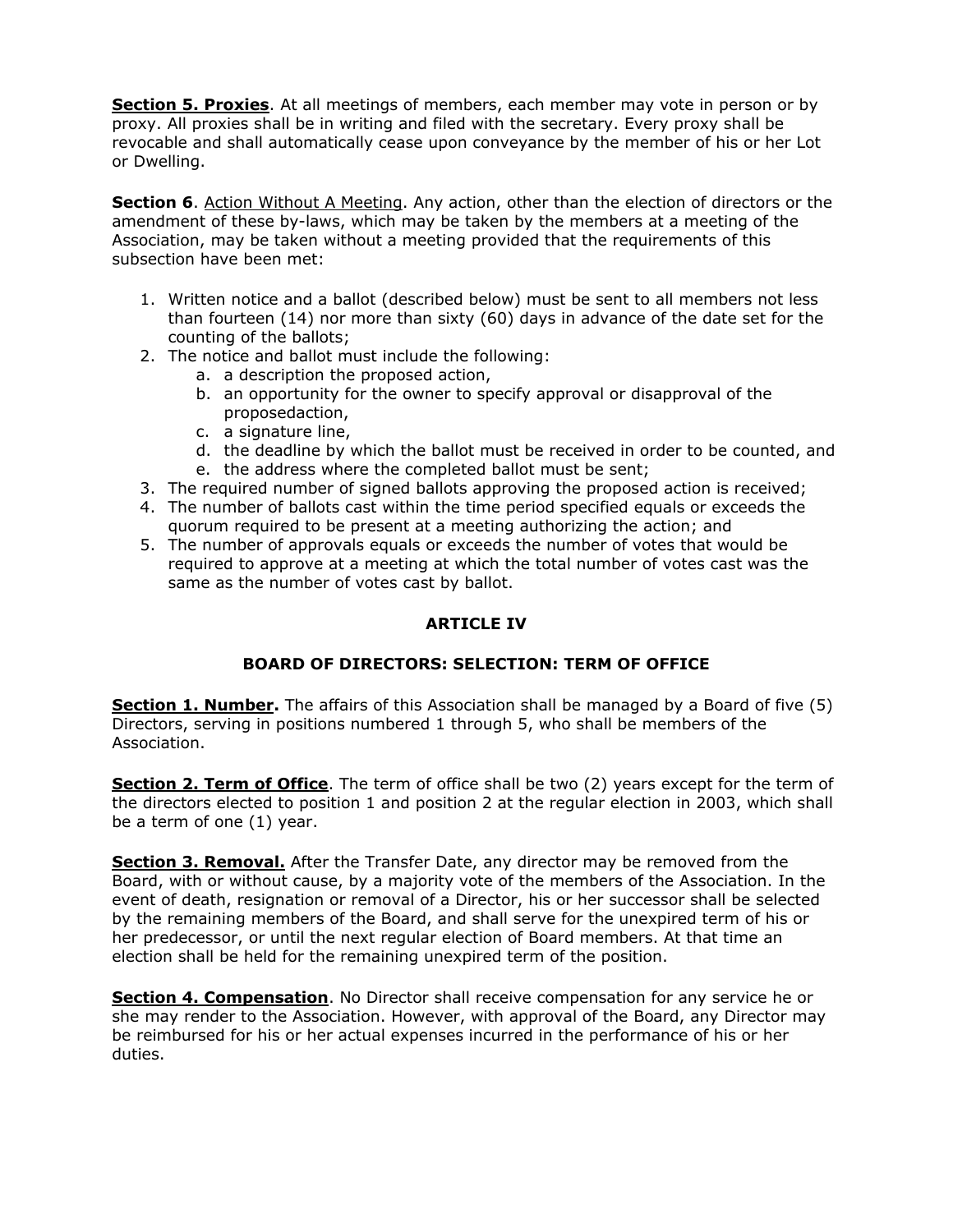**Section 5. Action Taken Without a Meeting**. The Directors shall have the right to take any action in the absence of a meeting which they could take at a meeting by obtaining the written approval of four (4) of the five (5) Directors. Any action so approved shall have the same effect as though taken at a meeting of the Directors.

# **ARTICLE V**

### **NOMINATION AND ELECTION OF DIRECTORS**

**Section 1. Nomination.** Nomination for election to the Board of Directors shall be made by a Nominating Committee. Nominations, if supported by fifteen (15) members representing one (1) vote per Lot or Dwelling, may also be made from the floor at the annual meeting. The Nominating Committee shall consist of a Chairman, who shall be a member of the Board of Directors, and two (2) or more members of the Association, one of whom shall be a member of a townhome association. The Nominating Committee shall be appointed by the Board of Directors at least sixty (60) days prior to each annual meeting of the members to serve until the close of such annual meeting election. The Nominating Committee shall make as many nominations for election to the Board of Directors as it shall in its discretion determine, but not less than the number of vacancies that are to be filled. Such nominations may be made from among members.

The Nominating Committee shall report its nominations to the Association members, and also the names of members who have submitted a statement of intention of being a candidate for a particular position, supported by the signatures of fifteen (15) members representing one (1) vote per Lot or Dwelling. All such nominations shall be concluded and the report posted fifteen (15) days prior to the annual election.

Nominees may submit to the Nominating Committee a statement of qualification no more than 150 words in length to be made available to Association members.

**Section 2. Election**. Election to the Board of Directors shall be by majority vote of Association members present in person or by proxy. Cumulative voting is not permitted. For contested elections, the persons receiving the largest number of votes for each position shall be elected.

# **ARTICLE VI**

### **MEETINGS OF DIRECTORS**

**Section 1. Regular Meetings**. Regular meetings of the Board of Directors shall be held monthly at such place, date and time as may be fixed by resolution of the Board.

**Section 2. Special Meetings**. Special meetings of the Board of Directors shall be held when called by the president of the Association, or by any three (3) directors, after not less than three (3) days' notice to each Director. Notice may be waived by the Board in case of an emergency.

**Section 3. Open Meetings**. Meetings of the Board shall be open to the membership unless otherwise provided by State Law.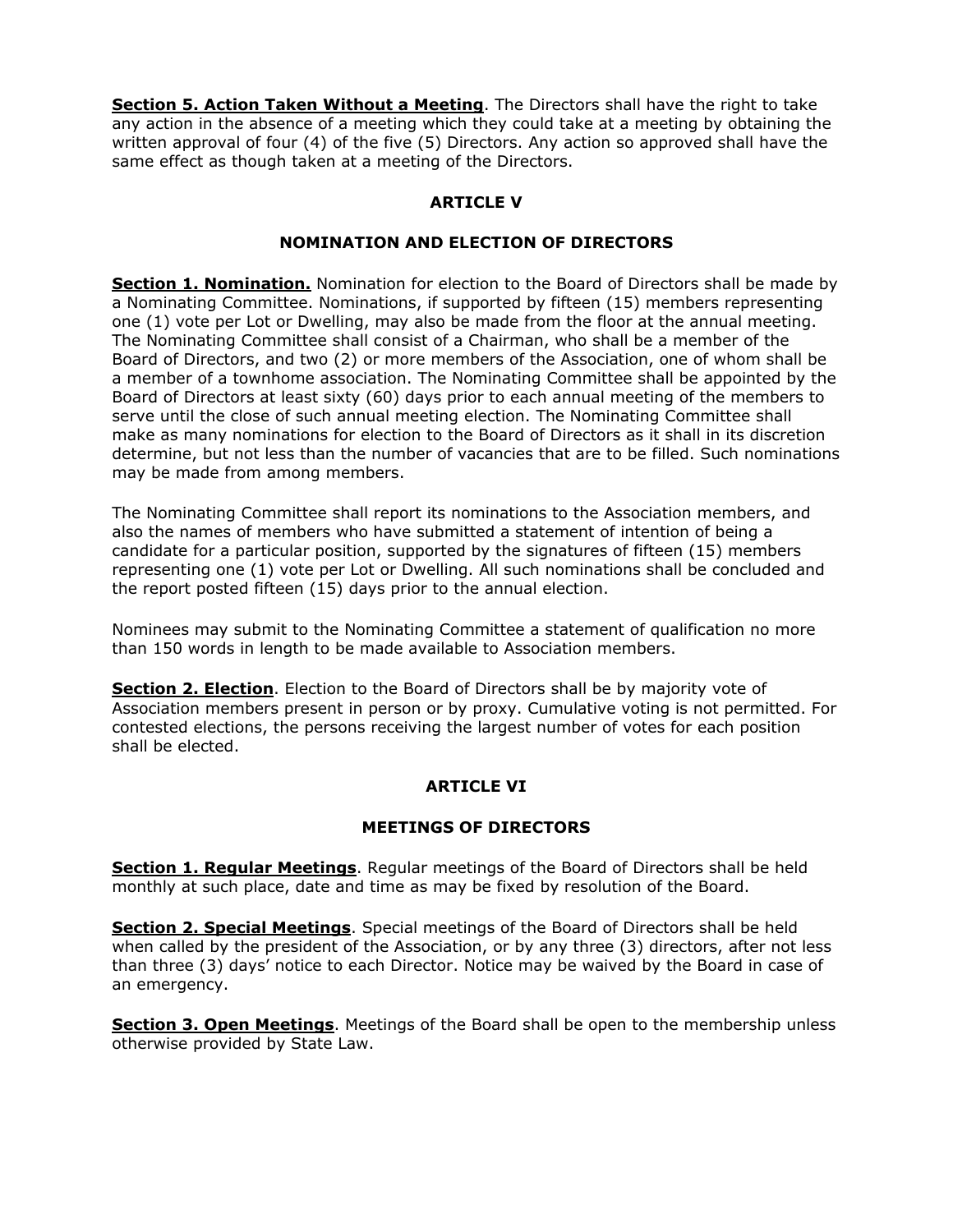**Section 4. Quorum**. A majority of the number of Directors shall constitute a quorum for the transaction of business. Every act done or decision made by a majority of the Directors present at a duly held meeting to which a quorum is present shall be regarded as the act of the Board.

# **ARTICLE VII**

### **POWERS AND DUTIES OF THE BOARD OF DIRECTORS**

**Section 1. Powers**. The Board of Directors shall have power to:

- a. pursuant to the terms of the Declaration, adopt and publish Rules and Regulations governing the use of the Common Areas and facilities, including but not limited to the Recreational Facilities and private streets and the use of Lots, Dwellings and Townhouse Areas, and the personal conduct of the members and their guests thereon, and to establish penalties for the infraction thereof to be called "default assessments;"
- b. pursuant to the terms of Article X of the Declaration, suspend the voting rights and right to use of the Recreational Facilities of a member during any period in which such member shall be in default in the payment of any assessment levied by the Association. Such rights may also be suspended after notice and hearing, for a period not to exceed sixty (60) days for infraction of published Rules and Regulations;
- c. exercise for the Association all powers, duties and authority vested in or delegated to this Association and not reserved to the membership by other provisions of these Amended Bylaws, the Articles of Incorporation or the Declaration and all powers granted to homeowner's associations as specified in Chapter 64.38 RCW;
- d. declare the office of a member of the Board of Directors to be vacant in the event such member shall be absent from three (3) consecutive regular meetings of the Board of Directors unless excused by a majority of the Board; and
- e. employ or dismiss a manager, or other employee, or an independent contractor, and to prescribe their duties.

**Section 2. Duties**. It shall be the duty of the Board of Directors to:

- a. cause to be kept a record of all its acts and corporate affairs and to present a summary statement thereof to the members at the annual meeting of the members, or at any special meeting when such statement is requested in writing by one-fourth (1/4) of the members who are entitled to vote; make available, at the Association office, minutes of all Association and Board meetings;
- b. supervise all officers, agents and employees of this Association, and to see that their duties are properly performed;
- c. as more fully provided in the Declaration:
	- 1. fix the amount of the annual and special assessments against each Lot or Dwelling at least thirty (30) days in advance of each annual assessment period;
	- 2. send written notice of each assessment to every Owner subject thereto at least thirty (30) days in advance of each annual assessment period or due date of any special or default assessment;
	- 3. commence action to collect all assessments due to the Association as authorized by the Declaration;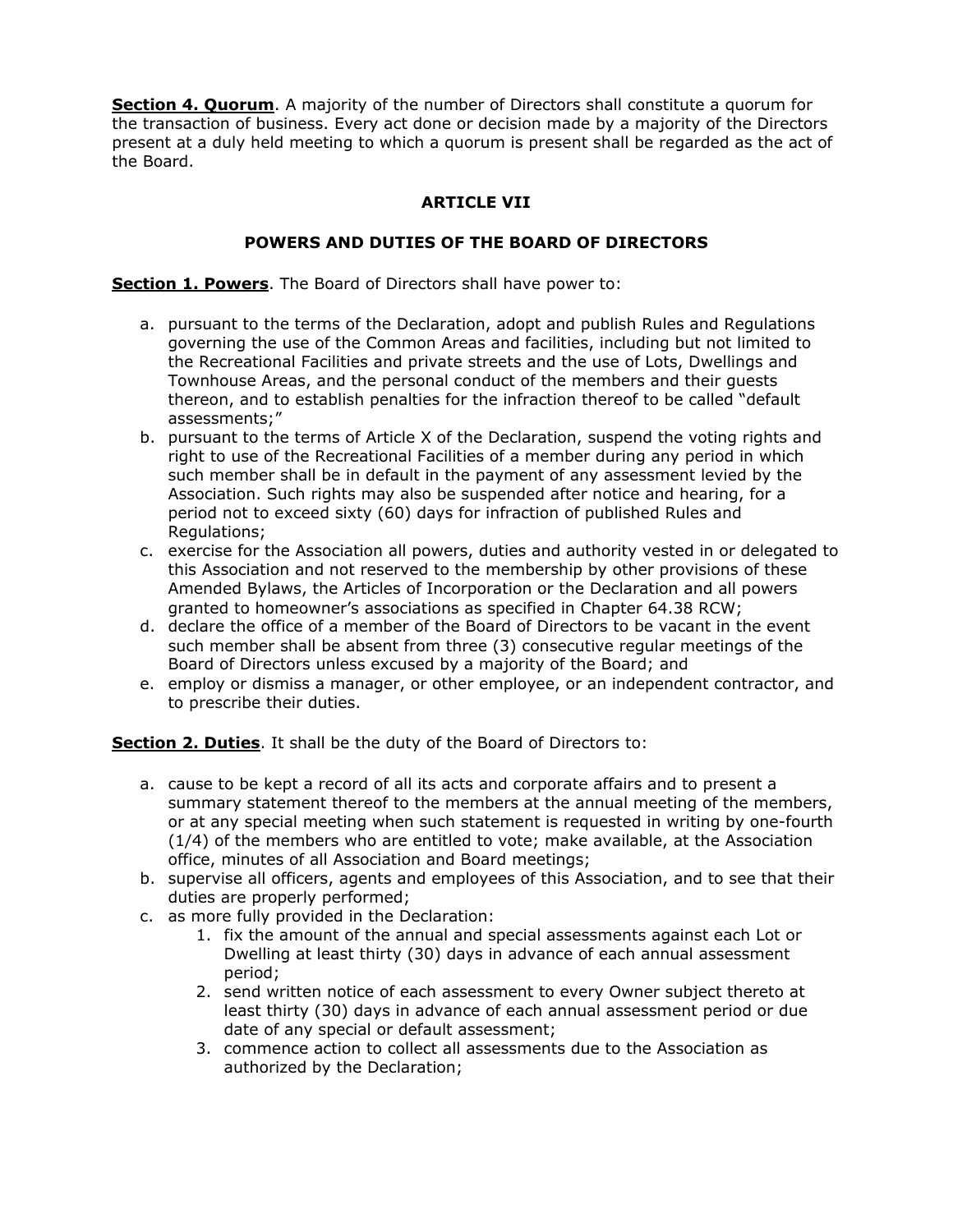- d. issue, or cause an appropriate officer to issue, upon demand by a person, a certificate setting forth whether or not any assessment has been paid or a certificate as to any amount due and owing to the Association for assessments. A reasonable charge may be made by the Board for the issuance of these certificates. If a certificate states an assessment has been paid, such certificate shall be conclusive evidence of such payment;
- e. procure and maintain adequate liability and hazard insurance on property owned by the Association and for other activities conducted by the Association;
- f. cause all officers or employees having fiscal responsibilities to be bonded, as it may deem appropriate;
- g. cause the Common Areas to be maintained.

### **ARTICLE VIII**

### **OFFICERS AND THEIR DUTIES**

**Section 1. Enumeration of Offices.** The officers of this Association shall be a president, vice-president, secretary and treasurer, who shall at all times be members of the Board of Directors, and such other officers as the Board may from time to time by resolution create.

**Section 2. Election of Officers**. The election of officers shall take place at the first meeting of the Board of Directors following each annual meeting of the members.

**Section 3. Term.** The officers of this Association shall be elected annually by the Board, and each shall hold office for one (1) year unless he or she shall sooner resign, or shall be removed, or otherwise disqualified to serve.

**Section 4. Special Appointments.** The Board may elect such other officers as the affairs of the Association may require, each of whom shall hold office for such period, have such authority, and perform such duties as the Board may, from time to time, determine.

**Section 5. Resignation and Removal.** Any officer may be removed from office with or without cause by the Board. Any officer may resign at any time by giving written notice to the Board, the president or the secretary. Such resignation shall take effect on the date of receipt of such notice or at any later time specified therein, and unless otherwise specified therein, the acceptance of such resignation shall not be necessary to make it effective.

**Section 6. Vacancies**. A vacancy in any office may be filled by appointment by the Board. The officer appointed to such vacancy shall serve for the remainder of the term of the officer he or she replaces.

**Section 7. Multiple Offices**. The offices of secretary and treasurer may be held by the same person. No person shall simultaneously hold more than one of any of the other offices except in the case of special offices created pursuant to Section 4 of this Article.

**Section 8. Duties**. The Association's officers shall each have such powers and duties as generally pertain to their respective offices, as well as such powers and duties as may be specifically conferred or imposed by the Board. The duties of the officers are as follows:

a. **President**. The President shall be the principal executive officer of the Association and shall assume oversight for the general administration of the Association,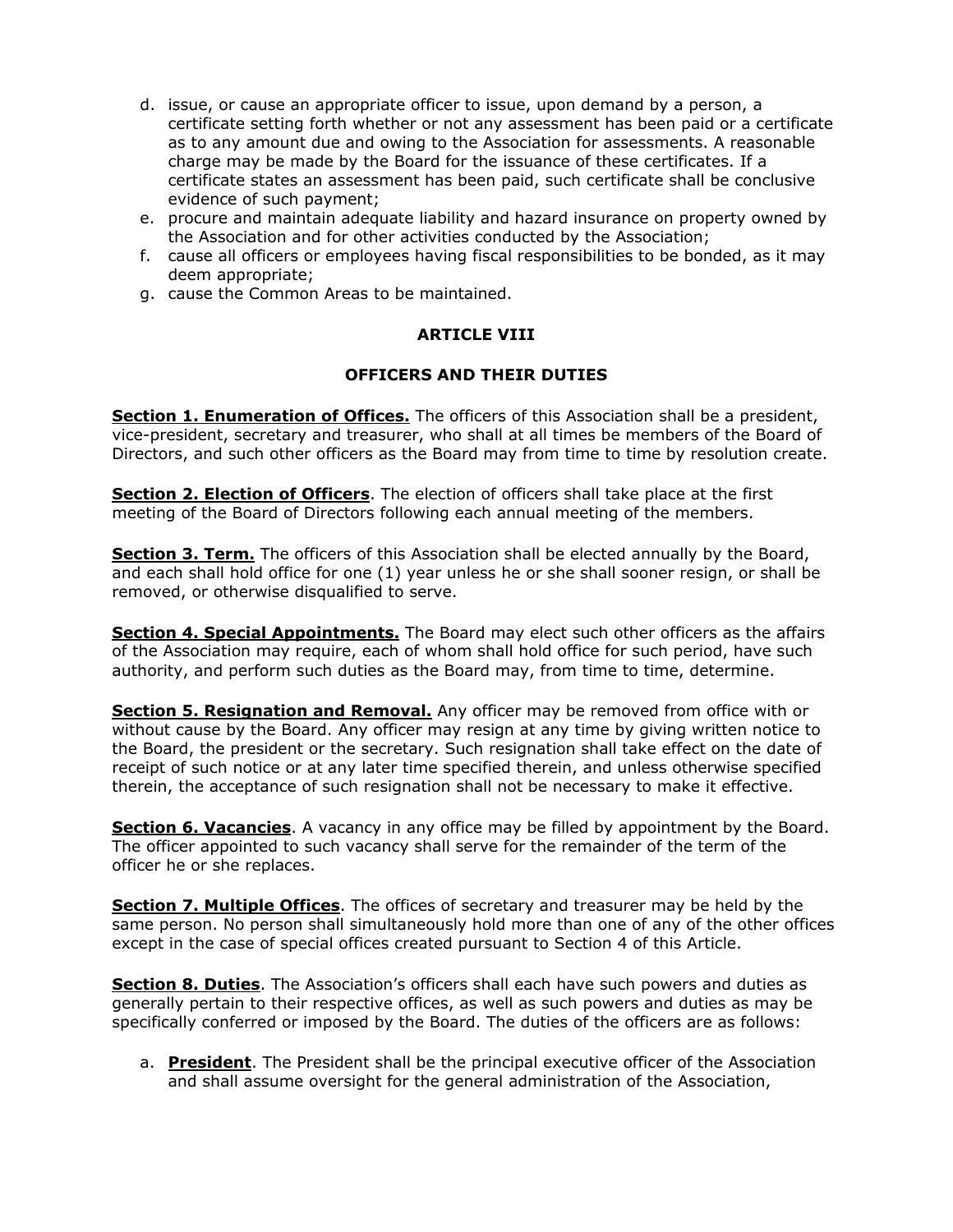including authorizing activities in furtherance of board policy. The President shall sign all leases, mortgages, deeds and other written instruments. The President shall preside at all meetings of the Board of Directors and all meetings of the Association.

- b. **Vice President.** The Vice President shall preside at all meetings in the absence or inability of the President to serve, and shall perform such other duties as may be assigned by the Board.
- c. **Secretary**. The Secretary shall have primary responsibility for oversight of the records of the Association, including preparation of minutes of all meetings of the Board and of the Association, and shall be responsible for giving all notices required in the Declaration and these Bylaws. The Secretary may delegate all or part of these duties to another person, a management agent, or both.
- d. **Treasurer**. The Treasurer shall have primary responsibility for oversight of all financial matters for the Association, including preparation of the budget as provided for in the Declaration, preparing and delivering the annual financial report, and insuring that the financial records of the Association have been maintained properly and in accordance with good accounting practices The Treasurer may delegate all or part of the preparation and notification duties to a finance committee, a management agent, or both.

# **ARTICLE IX**

### **COMMITTEES**

The Board of Directors shall appoint an Architectural Review Board (ARB), as provided in the Declaration, and a Nominating Committee, as provided in these Amended Bylaws. The Board of Directors shall appoint other committees and the chairpersons thereof, except for the ARB, as deemed appropriate in carrying out its purposes.

### **ARTICLE X**

### **BOOKS AND RECORDS**

The books, records and papers of the Association shall at all times during reasonable business hours be available for inspection by any member. The Declaration, the Articles of Incorporation and the Amended Bylaws of the Association shall be available for inspection by any member at the principal office of the Association, where copies may be purchased at reasonable cost.

### **ARTICLE XI**

#### **ASSESSMENTS**

As more fully provided in the Declaration, each member is obligated to pay to the Association annual, special and default assessments which are secured by a continuing lien upon the property against which the assessment is made.